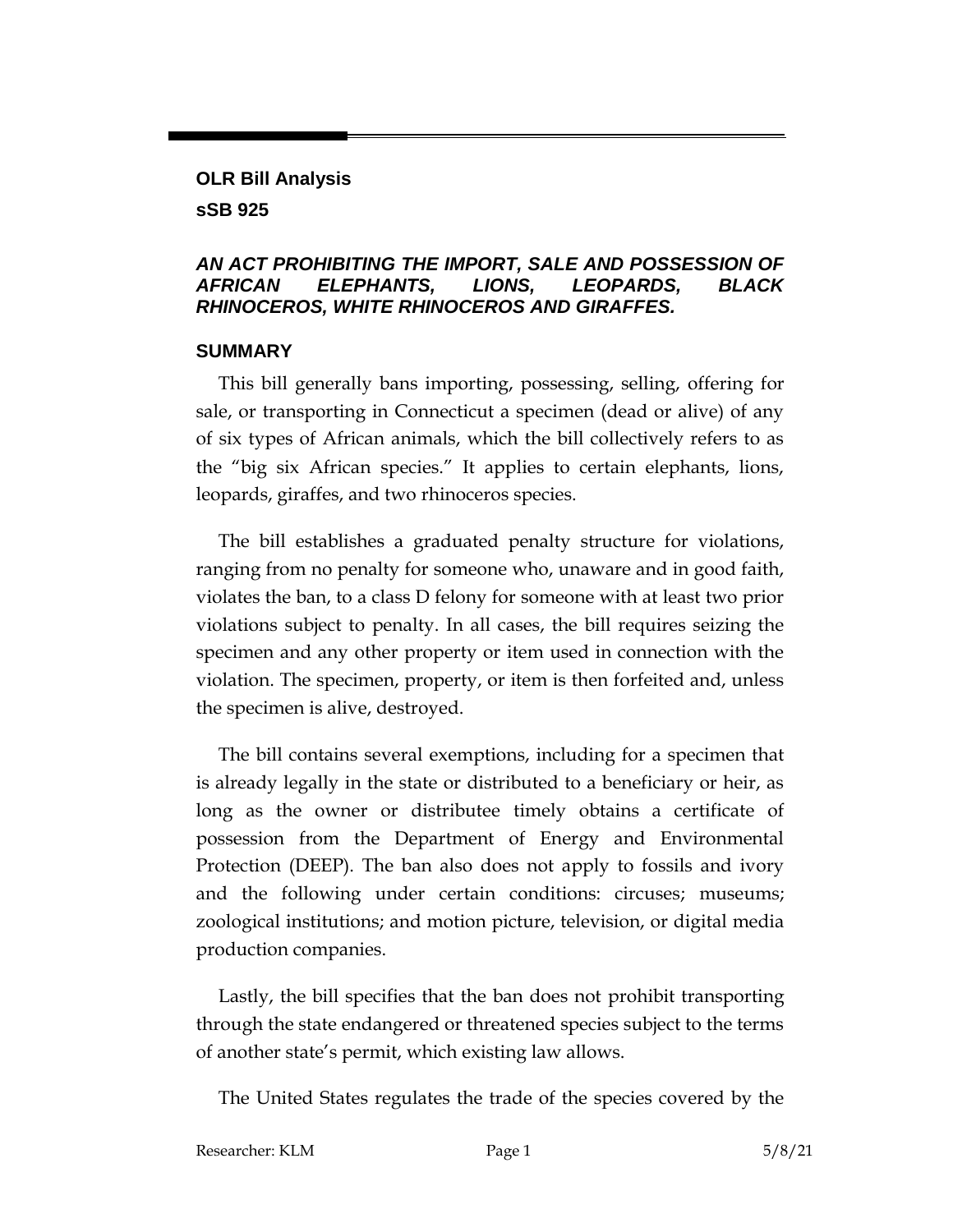bill, except the African giraffe, through the Convention on International Trade in Endangered Species of Wild Fauna and Flora (CITES) and laws such as the Endangered Species Act (16 U.S.C. § 1531 *et seq.*). Specifically, trade of the species requires permits at a minimum (see BACKGROUND).

EFFECTIVE DATE: October 1, 2021

## **SCOPE OF BAN**

### *Species Covered*

The ban applies to any specimen of any of the following six species:

- 1. African elephant (loxodonta Africana),
- 2. African lion (panthera leo),
- 3. African leopard (panthera pardus pardus),
- 4. African giraffe (giraffa camelopardalis),
- 5. Black rhinoceros (diceros bicornis), and
- 6. White rhinoceros (ceratotherium simum cottoni).

A specimen generally includes any part, product, or offspring of the species, whether dead or alive, including part of a manufactured or food product (see *Exemptions*, below).

## *Exemptions*

**Fossils and Ivory.** The bill's ban does not apply to fossils or ivory.

*Individuals and Museums.* The bill also exempts from the ban, if federal law does not prohibit it, a specimen that is:

- 1. located or possessed in Connecticut before October 1, 2021, and whose legal owner obtains a certificate of possession from DEEP within the 180 days after that date;
- 2. distributed directly to a legal beneficiary of a trust or to a legal heir who obtains a certificate of possession from DEEP within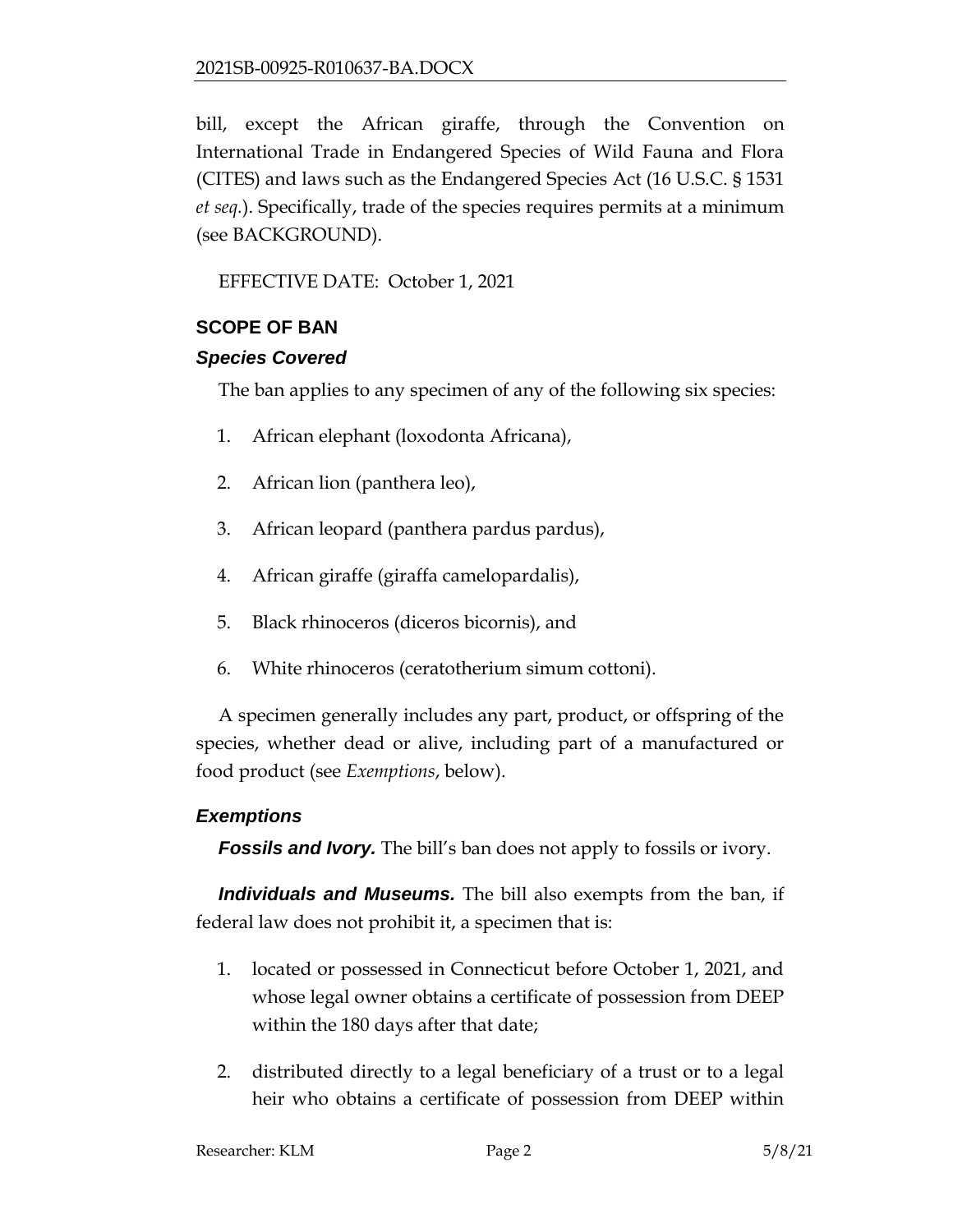180 days after receiving the specimen; or

3. part of a museum collection of an institution with a federal educational or scientific tax exemption or will be used by a zoological institution for educational purposes, as long as it is not subsequently sold, offered for sale, traded, bartered, or distributed to another party.

For a transfer to a legal beneficiary or heir to be exempt, the specimen must also have been located or possessed by the decedent before October 1, 2021, and the beneficiary or heir may not then sell or offer the specimen for sale, or trade, barter, or distribute it to someone else.

*Zoos, Circuses, and Production Companies.* The bill does not apply to zoological institutions and circuses when they import, transport, or possess live big six African species.

The bill also specifies that its ban does not apply to the exhibition, purchase, transport, or use of these animals in a motion picture, television, or digital media production if the involved production company employs or contracts with a federally licensed dealer or exhibitor or a federally registered carrier, intermediate handler, or unlicensed exhibitor.

By law, these dealers and exhibitors must meet U.S. Department of Agriculture (USDA) standards for humanely handling, caring for, treating, and transporting animals (7 U.S.C. § 2143). Carriers and intermediate handlers must follow USDA requirements for accepting animals for transport, such as documentation, transport conditions, and delivery notification (9 C.F.R. § 3.136).

#### **PENALTIES**

Under the bill, a first offense is an infraction (see BACKGROUND), unless the violator was unaware, in good faith, of the violation when he or she committed it. In that case, there is no penalty (other than forfeiting the specimen or related property or other item, see below). For someone who previously did not commit an infraction because of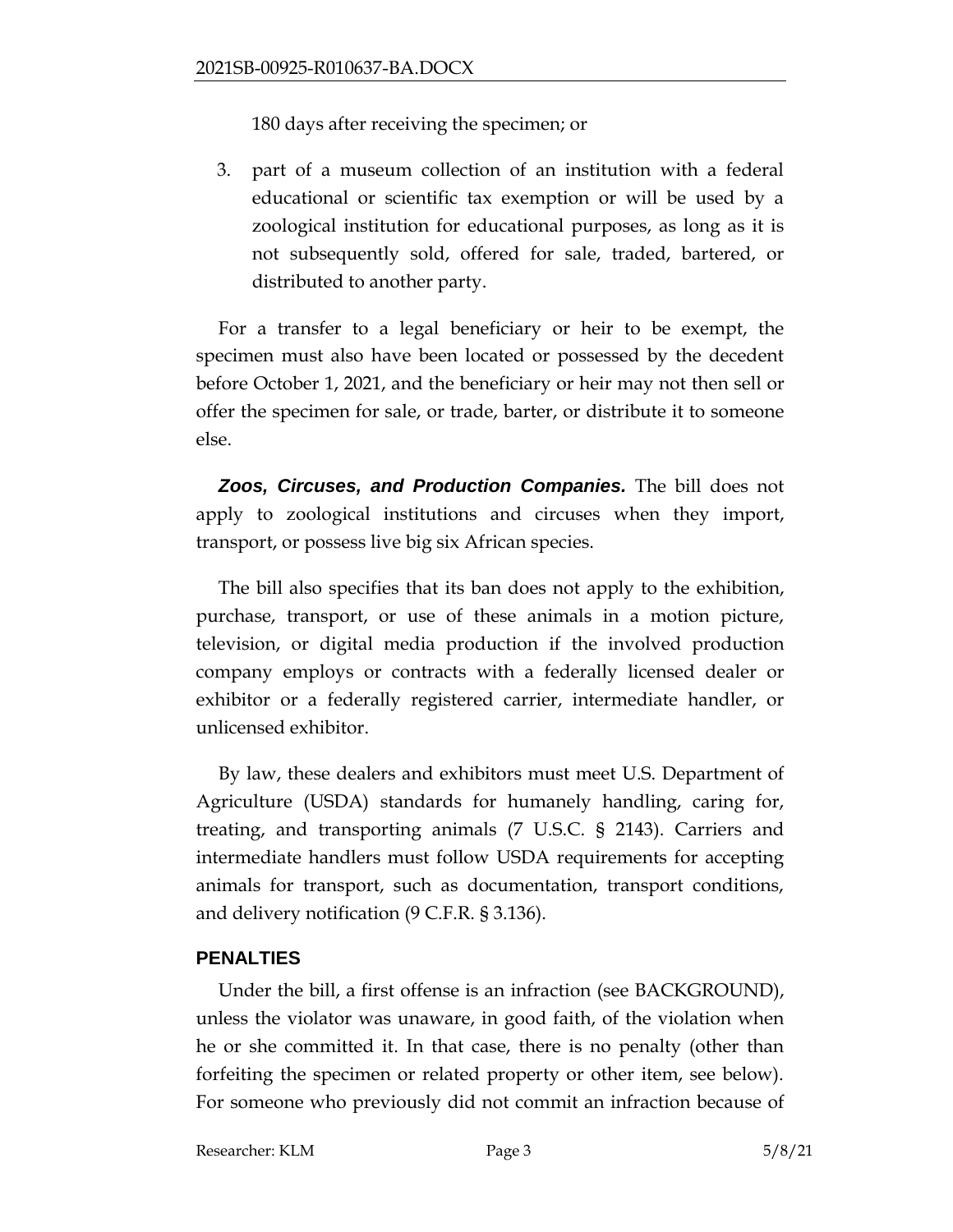good faith unawareness, a second offense is an infraction.

The bill makes the first offense committed after an infraction a class B misdemeanor, punishable by a fine of up to \$1,000, up to six months in prison, or both. An offense committed after a class B misdemeanor is a class D felony, punishable by a fine of up to \$5,000, up to five years in prison, or both.

# **SEIZURE AND DESTRUCTION**

Beginning October 1, 2021, any law enforcement officer may enforce the bill's provisions, including executing warrants to search for and seize a banned specimen.

The bill requires (1) seizing the specimen and any other property or item used in connection with violating the ban and (2) holding the specimen, property, or item pending any criminal proceeding. In the proceeding, the bill allows secondary evidence, such as photographs, to be admissible as evidence to the same extent as the banned specimen.

Under the bill, a violator or someone who is the subject of a judgment restraining him or her from violating the ban must forfeit the specimen, property, or other item seized and held related to a violation, regardless of good faith unawareness. The specimen (unless alive), property, or item must also be destroyed.

# **BACKGROUND**

## *Infractions*

Infractions are punishable by fines, usually set by Superior Court judges, of between \$35 and \$90, plus a \$20 or \$35 surcharge and an additional fee based on the amount of the fine. There may be additional charges depending on the type of infraction. With the various additional charges, the total amount due can be over \$300 but often is less than \$100.

An infraction is not a crime, and violators can pay the fine by mail without making a court appearance.